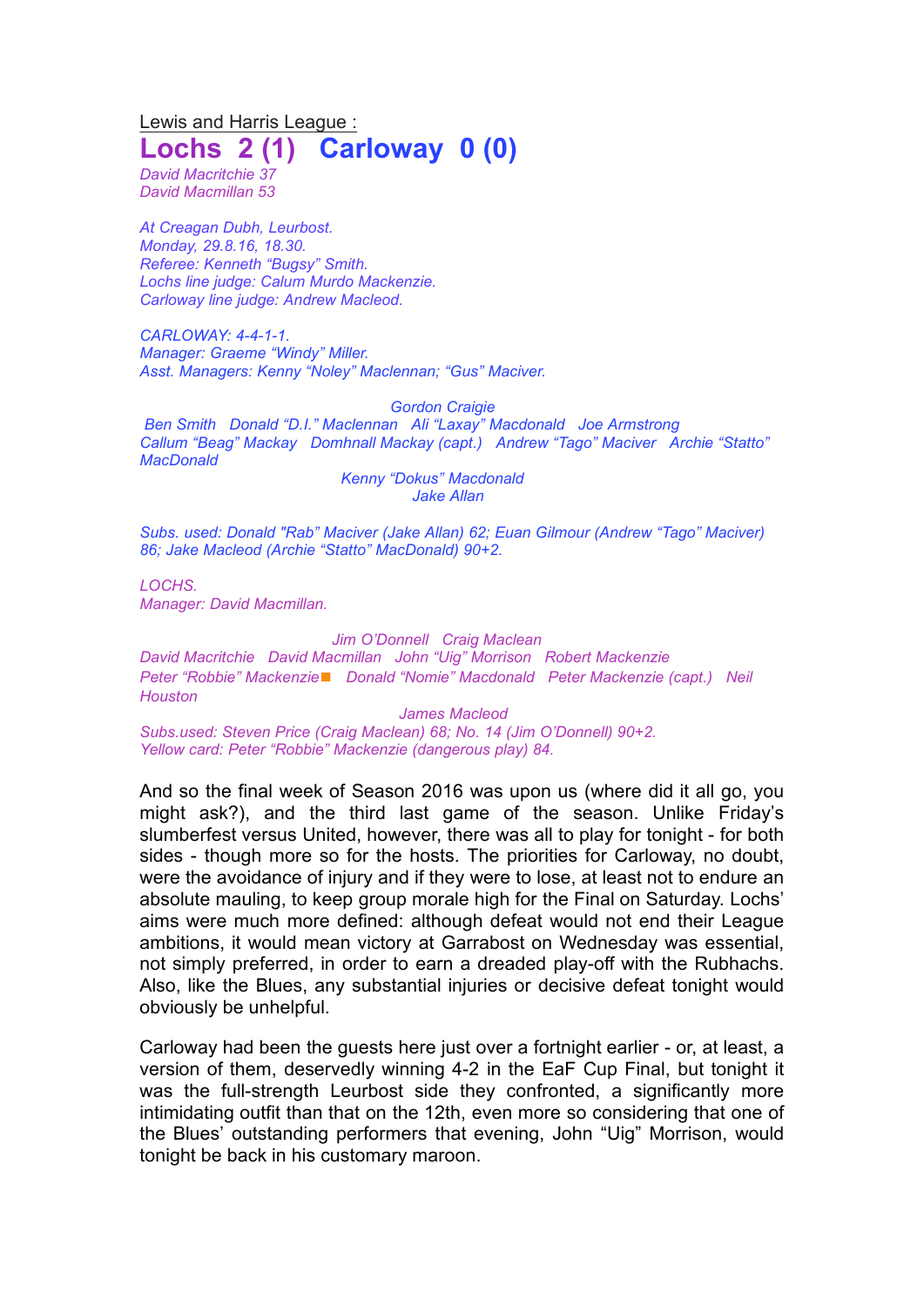Astonishingly enough, the sides had only met once prior to the EaF tie, in the League at Cnoc a' Choilich, when a Jim O'Donnell hat-trick had cancelled out an early Jake Allan opener, to keep the Lochies' League challenge alive. Tonight a strong Lochs side lacking only Angie Campbell, Andy Murray, and Daniel "Nipper" Mackenzie, faced a Carloway outfit which continued to wrestle with certain tricky selection problems.

Patrick Vigurs was out of the picture, while Murdo "Sqweg" Macleod and Kevin "Barra" Macneil were unavailable, but the manager still took the bravest of decisions to rest his creative midfield, Eachainn Miller and Dan Crossley, to protect them for what was considered the more important fixture on Saturday evening. Power was drafted in to fill this giant hole in midfield, with Andrew "Tago" Maciver and Domhnall Mackay entrusted with the holding and forcing roles. "Windy's" wriggle-room was further constrained by a late call-off from stalwart right-back, Cameron "Tiger" Macarthur (sickness), and the continued absence of Ross "Tiny" Maclean. Angus Grant had also returned to the mainland. However, there was some good news with the return of emerging stars, Joe Armstrong and Callum "Beag" Mackay, allowing Ben Smith to switch across the back-line to a more favoured side, right-back, and "Beag's"' pace to be employed on the right flank to test Peter "Robbie" Mackenzie.

The evening of the EaF saw the diehards withstand two Biblical plagues - a swarm of insects and a deluge which rivalled the Iguassu Falls in volume. What one - or two - to expect tonight? Locusts or frogs were unlikely. A thunderstorm of hail and fire, perhaps? Certainly the darkest of cloud covers seemed only a couple of metres above the players' heads and the hurricaneforce sou-westerly was capable of carrying the unwary all the way to Broadbay.

Nonetheless, the home side roared into action from the whistle and almost buried the visitors in the first ten minutes, creating three clear-cut chances. The Carloway defenders had hardly set out their stall when Lochs should have opened the scoring - within 30 seconds. From the kick-off, the ball was played back, then wide left, then forward, then inwards in a bewildering, highspeed move involving Macmillan, Robert M., Maclean and in again to the arriving Robert M., bursting between the surprised "D.I." and "Laxay" but, from the edge of the box, his usual sure touch deserted him, and the advancing Craigie managed to produce a miraculous flick on a drive he should never had a chance with, nudging it low to his right and round the post.

In 4 minutes Macmillan and Robert M. again combined to feed O'Donnell breaking left into the space behind Smith and wide of "D.I.", 22 metres from goal. He cut in sharply but again "Van Der Sar" reacted magnificently to race out and block his drive from 16 metres for another corner. Robert M. met the corner by the near post, 12 metres from goal, but his header looped well over. Moments later, Mackay blocked an "Uig" drive from the right side of the box, the ball breaking diagonally outwards towards the Lochs' left, where Robert M. met it 22 metres from goal and sent in a measured up-and-under towards Craigie. The ball thudded down,12 metres in front of the keeper, then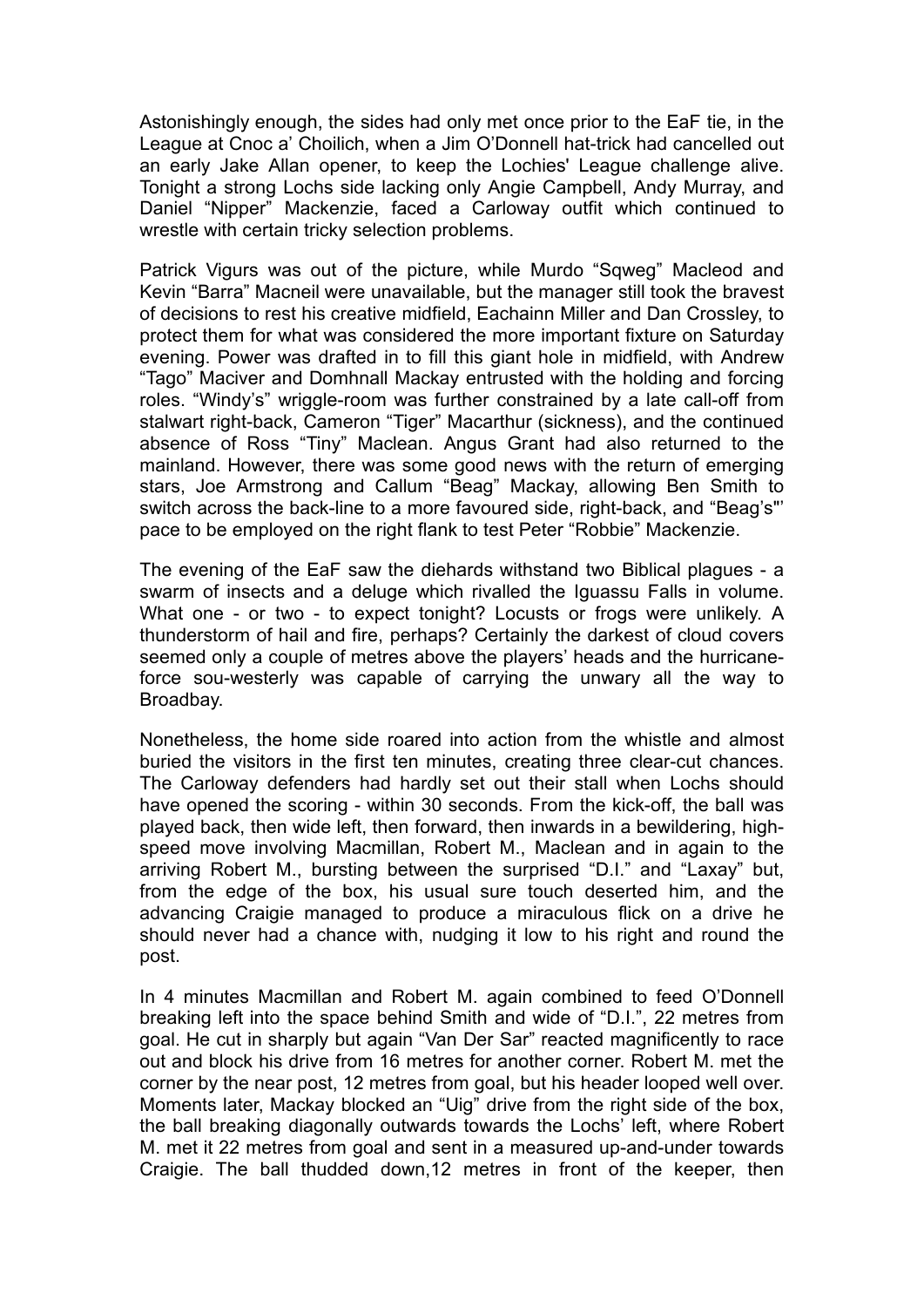bounced high to his left, forcing Craigie to scramble back across his goal to flick the ball away, for yet another corner, high beside the left junction of bar and post.

As "Pongo" and Mackay found their roles, the creativity of Macmillan and the driving aggression of Mackenzie was contained outwards to some extent, not stifled, allowing "D.I." to assume his John Terry role on the elusive O'Donnell and "Laxay" to emulate Ricardo Carvalho around him, though resisting the temptation to track the deep-lying Maclean outwards.

Both sides seemed comfortable after that blistering opening quarter-hour, Lochs patiently probing; Na Gormaich, rebuffing, though less imprisoned in a brutal siege within their own half as they fought Lochs for possession. In 23 minutes Macmillan sent O'Donnell clear on the right behind Armstrong but beyond "Laxay" and "Van Der Sar" once again excelled himself by blocking the hitman's low drive from 16 metres. The resulting corner was won by Robert M. in the centre, 14 metres out, but he had to lean back to meet it and his header looped harmlessly over the bar.

It took till the half-hour for Carloway to seriously threaten James Macleod, a deep "Dokus" corner being met by the near post, 14 metres from goal, but "D.I.'s" header was speeding wide before Macritchie kneed it away.. And then, out of nowhere, Carloway could have taken an unexpected lead. As "Nomie" played the ball wide to Peter "Robbie", midway within his own half on the Carloway right, Calum "Beag" challenged and the Lochs' defender's attempted clearance rebounded behind him. As Peter M. raced to cover, "Beag" flicked it past him before steaming inward on goal, but as Macleod advanced, the young star hurried his attempt and from the right edge of the box pulled his right-footer into the keeper's left-hand netting.

In typical football fashion, however, just as Carloway started to equal the Maroons in territory and possession, the home side took the lead. Peter "Robbie" gathered the ball in the centre circle, before moving square leftwards to find Peter M. bursting down the left to drive the ball forward to Robert M. He made the line but his low cross was blocked outwards by "D.I." to Macritchie on the left corner of the box, and he immediately side-footed a right-footer high and well-wide of an unsighted keeper into the perfect unsaveable spot, just inside the top left corner of the Carloway goal (**1-0**).

The final chance of the half arrived in the 43rd minute when a "D.I" ball forward was headed on by Mackay in the centre circle for "Statto" to run free on the left. Sixteen metres from the line, his squared cross was met by Allan by the near post but his diagonally flighted header was booted clear by Peter "Robbie" inside the far post.

## **Half-time: Lochs 1 Carloway 0**

The hosts might have been disappointed they had not struck early, and hence had given the Blues the opportunity to settle, then fight themselves back into contention, yet they still had a goal cushion giving them a vital edge. At this stage, however, the tie remained open, with neither side showing any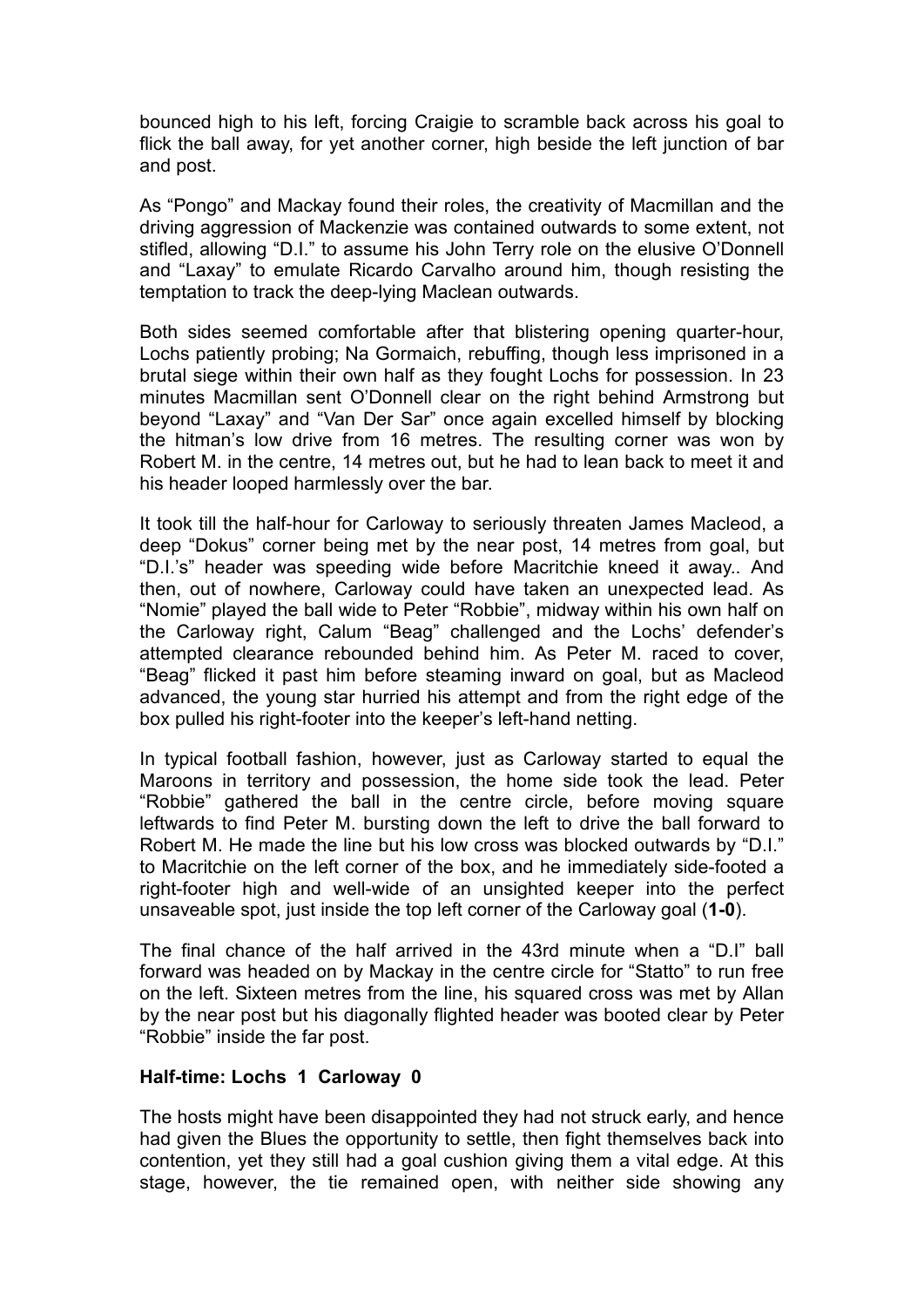weaknesses, all 22 players on-message, not afraid of the ball, wanting to contribute. The advice to both squads must have been, "*Steady as you go*".

Immediately Carloway had a chance to make the contest even more exhilarating, when a "D.I." clearance was headed on by "Tago", just enough to take it over Peter M.'s head for "Dokus" to run in unchallenged on Macleod. However, the keeper rushed out instantly and blocked his low attempt from 16 metres perfectly, away for a corner on his left.

It was a costly miss, as two minutes later Lochs took another giant step towards the Championship, when a crunching Smith tackle on Maclean, midway within the right of the Carloway half, saw the ball break outwards to Robert M. He turned square rightwards across the line, then neatly backheeled the ball to Macmillan in the centre. Without hesitation, the Lochs manager unleashed an unstoppable right-foot drive from 24 metres into the top right-hand corner of Craigie's net (**2-0**). An absolute corker!

If Carloway were despondent after this unexpected early shock, it certainly didn't show but no opening appeared until the 74th minute. A John "Uig" pass-back from just inside his own half eluded "Nomie" to his left and "Statto" ghosted in sharply, but the defender recovered quickly and dug deep to slide in a right foot, 16 metres from goal, and hook the ball away for a corner. Moments later Mackay was sent down the left by "Laxay" and, level with the edge of the box, squared in to "Tago", but his right-foot chip lacked power and Macleod was untroubled.

In 78 minutes a third opportunity dropped on na Gormaich when a Macmillan foul on "Dokus" led to a free-kick in the centre, 20 metres from Lochs' goal. "Dokus's" perfectly flighted ball took a slight deflection to the left of Macleod, but the young keeper reacted superbly to get across to tip it past the post with his left hand.

Carloway persisted, pushing Lochs back, as they sought some consolation; the Maroons quite happy to hold, play out, then break at speed. In 80 minutes "Laxay" moved forward out of defence and slipped the ball forward to Mackay, midway within his own half, in the centre. He flicked the ball wide to his right, to "Dokus" on the centre line, and he immediately stabbed the early ball through the centre for "Statto" and "Tago" to run in on goal. "Tago" got there first, ahead of "Statto" and Peter M., carrying it forward to the right byeline, before whipping across a high ball which the arriving "Statto" just failed to meet in the centre.

Moments later, Craigie had to race frantically from his goal, to clear away a Macleod kick-out, headed on by Price, as it raced towards the right edge of his box, just ahead of the rushing Peter "Robbie". The final real chance of the game fell to the Blues in the 85th minute when a headed "Laxay" clearance came to "Rab" Maciver in the centre, midway within his own half. He rapidly switched the ball right to "Dokus" on the centre-line and he took off at speed. Fifteen metres into the Lochs' half he released the perfect Jimmy McIlroy diagonally inwards between Peter M. and "Nomie" for "Pongo" to soar into the